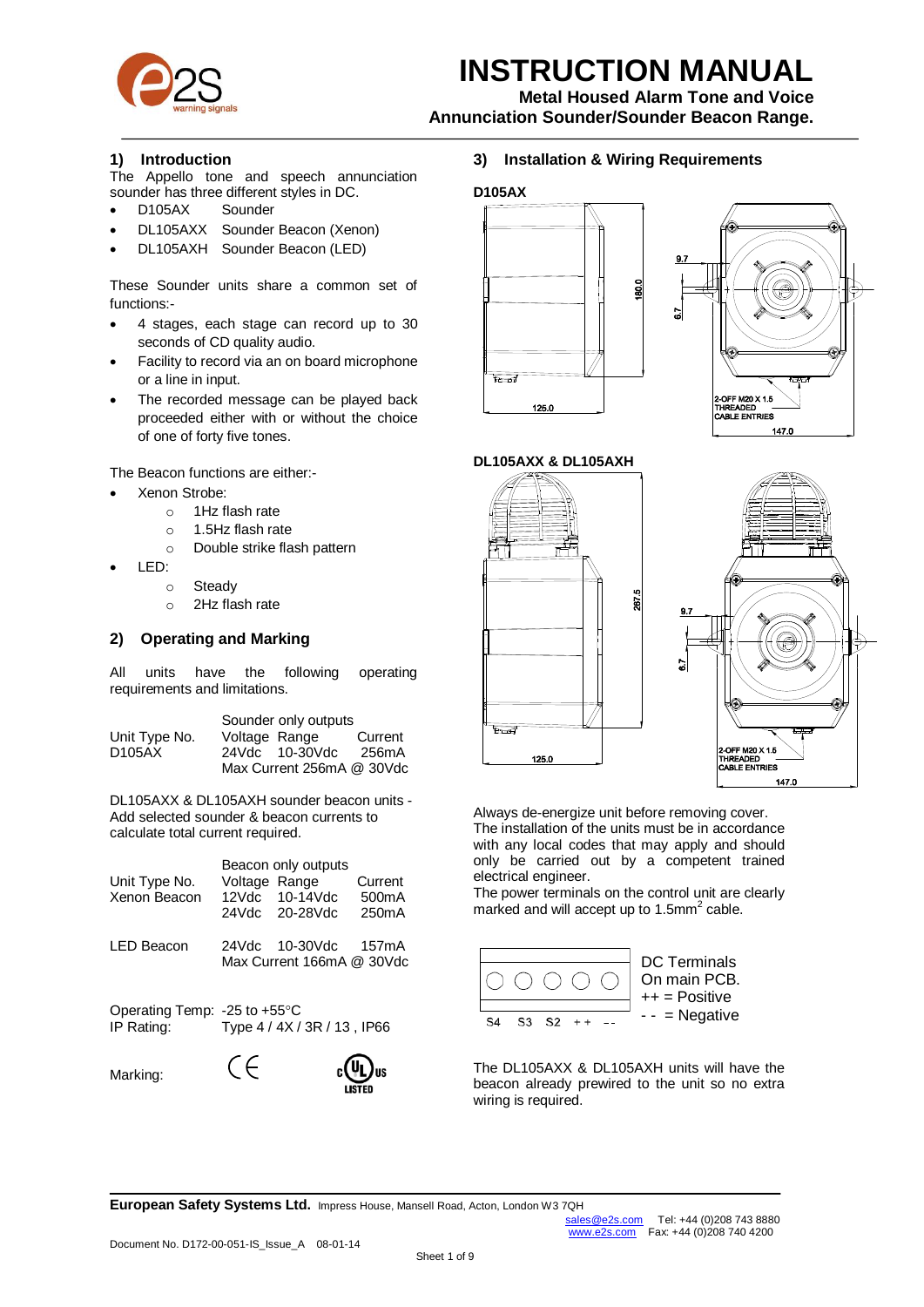#### **4) Beacon Set-up**

The beacon unit may need to be configured dependant on the type of flash required.



The xenon beacon is set as standard to 1Hz flash rate mode but it can be set to either 1.5Hz flash rate or double Strike flash pattern modes also. To alter the settings, change the position of the header pin as shown:

- Keep header on pins deignated 'A' for 1Hz flash rate mode
- Place header on pins designated 'B' for 1.5Hz flash rate mode
- Place header on pins designated 'C' for double strike flash pattern mode



The LED beacon is set as standard to the 2Hz flash mode but it can be set to a steady on mode also. To alter the settings, change the position of the header pin as shown.

- Remove header for steady mode.
- Keep header in standard position for 2Hz flashing mode

## **5) Unit Set-up and Recording**

The unit will need to be configured to suit the end user.

If recording either via the onboard microphone or the in-line connector the unit will need to be supplied with power.

DC units can be powered when completing recording and set-up.

See section 7) Appello Setup Guide overleaf for Set-up instructions and functions.

### **6) Tone Selection Table**

The Appello unit has 45 different tones (See Table 1) that can be selected for the first stage alarm. The systems can then be switched to sound second, third and fourth stage alarm tones. The tones are selected by operation of a DIP switch S4 on the main PCB.

The tone table (Table 1) shows the switch positions for the 45 tones and which tones are available for the second third and fourth stages.

#### **Example**

**S4 Dip Switch - Shown Set for Tone 1**  (All switches OFF)



To sound stage one simply connect the supply voltage (+ve and –ve), to the supply input terminals on the correct PCB shown.

#### Second, Third and Fourth Stage Selection

The Appello unit uses –ve switching to change the tone to the second, third and fourth stages. **Warning! : The negative supply must remain** 

## **connected to the -(ve) terminal and a link made from this to the appropriate stage (S2) terminal otherwise the unit will be damaged.**

To change to the second, third or fourth stage tone, link the -ve supply line to terminal relevant stage terminal. I.e. for Stage 2 link the -ve supply to the S2 terminal, for Stage 3 link the -ve supply to the S3 terminal etc.



**European Safety Systems Ltd.** Impress House, Mansell Road, Acton, London W3 7QH<br>sales @e2s.com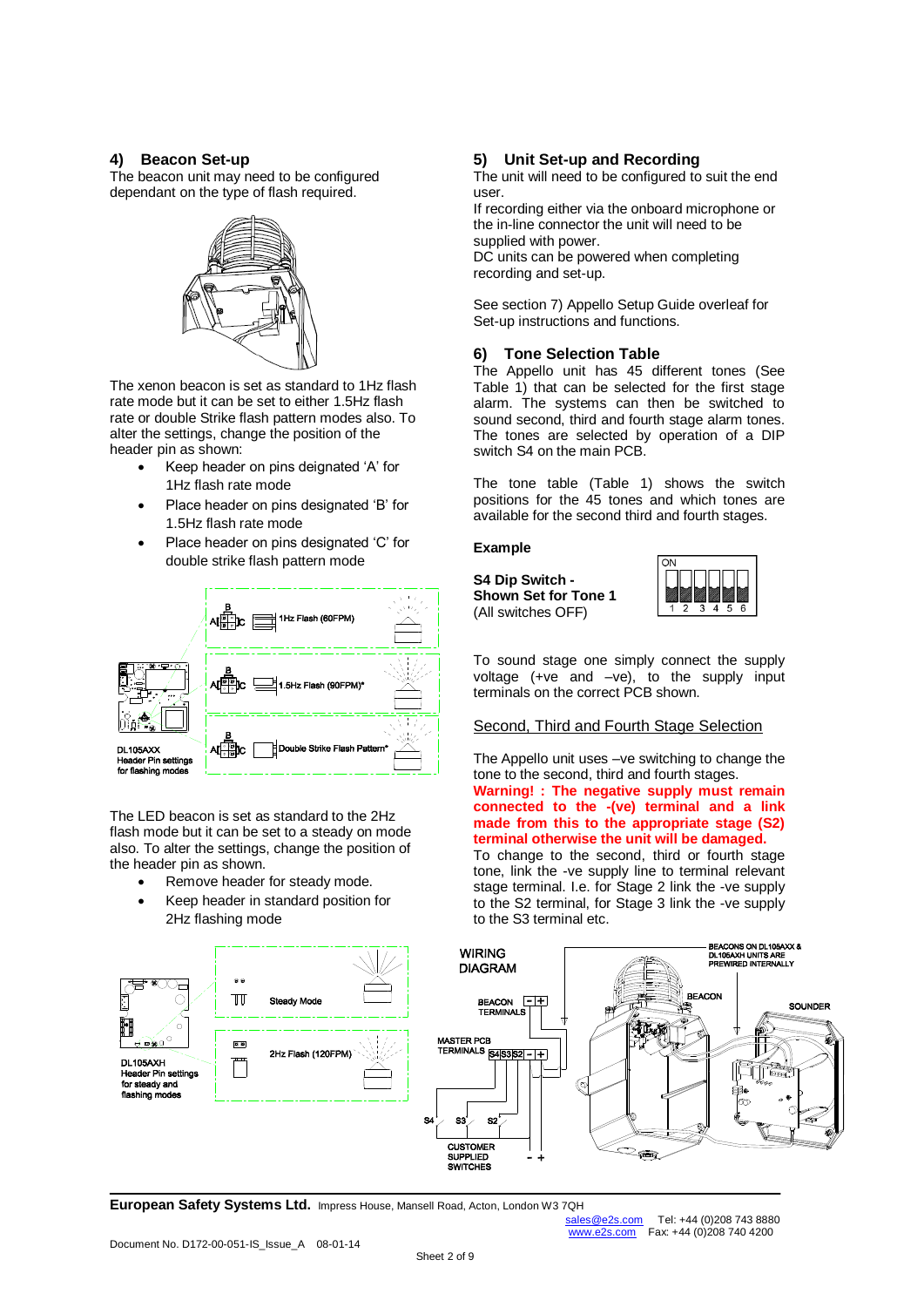

## **7) Appello Setup Guide**

**The following guide is designed to get the user quickly interfacing with the Appello unit.**

- **The Appello unit can be set-up to either play an attention seeking tone and then a recorded message or just play the recorded message.**
- **The user can:** 
	- o **Record on each of the 4 stages using either the Line In or Microphone inputs**
	- o **Select the required alarm tone**
	- o **Delete unwanted messages.**
- **To re-record a message on a particular stage, the previous message on that stage must be deleted first.**
- **Once the user has configured the unit, it must be put into it's Playback Mode and S2 switches set to stage 1, as shown in Quick Ref - Playback Mode (Stage 1 illustrated) guide below.**
- **The "Mass Erase" function will erase all the recorded stages.**
- *The "Mass Erase" can also be used to reset the unit if any functionality is lost.*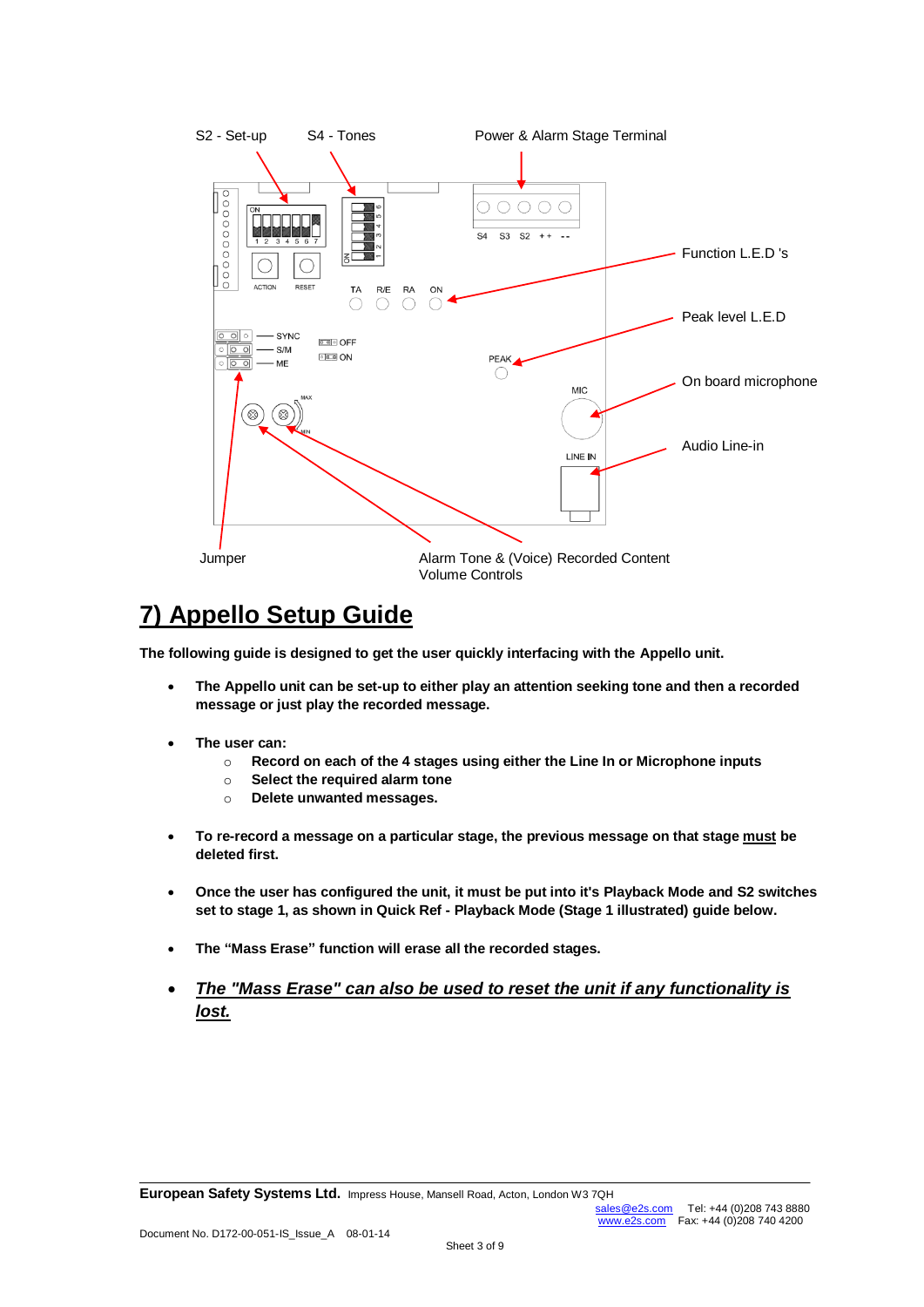| <b>Switch</b><br>No. | <b>OFF Position</b><br><b>Function</b>   |               | <b>ON Position Function</b>                                                               |
|----------------------|------------------------------------------|---------------|-------------------------------------------------------------------------------------------|
| 1                    | Record Mode                              |               | Playback Mode                                                                             |
| 2                    | Stage selection switch                   | g             | Switch 2 On & Switch 3 On = Alarm Stage 1<br>Switch 2 Off & Switch 3 On = Alarm Stage 2   |
| 3                    | Stage selection switch                   | N<br>$\omega$ | Switch 2 On & Switch 3 Off = Alarm Stage 3<br>Switch 2 Off & Switch 3 Off = Alarm Stage 4 |
| 4                    | Line-In selected                         | 4<br>CT.      | On board Microphone selected                                                              |
| 5                    | Program - Record &<br>Erase Mode ON      | თ             | Playback – Record & Erase Mode OFF                                                        |
| 6                    | Message & Tone<br>Playback               |               | Message only Playback                                                                     |
| 7                    | Single Message or<br>Mass Erase Mode OFF |               | Single Message or Mass Erase Mode ON                                                      |

#### **Quick ref - Switch 'S2' Dip Switch Function Settings**

#### **Quick Ref - Playback Mode (Stage 1 illustrated)**



**Quick Ref - Recording Mode (Stage 1 illustrated)**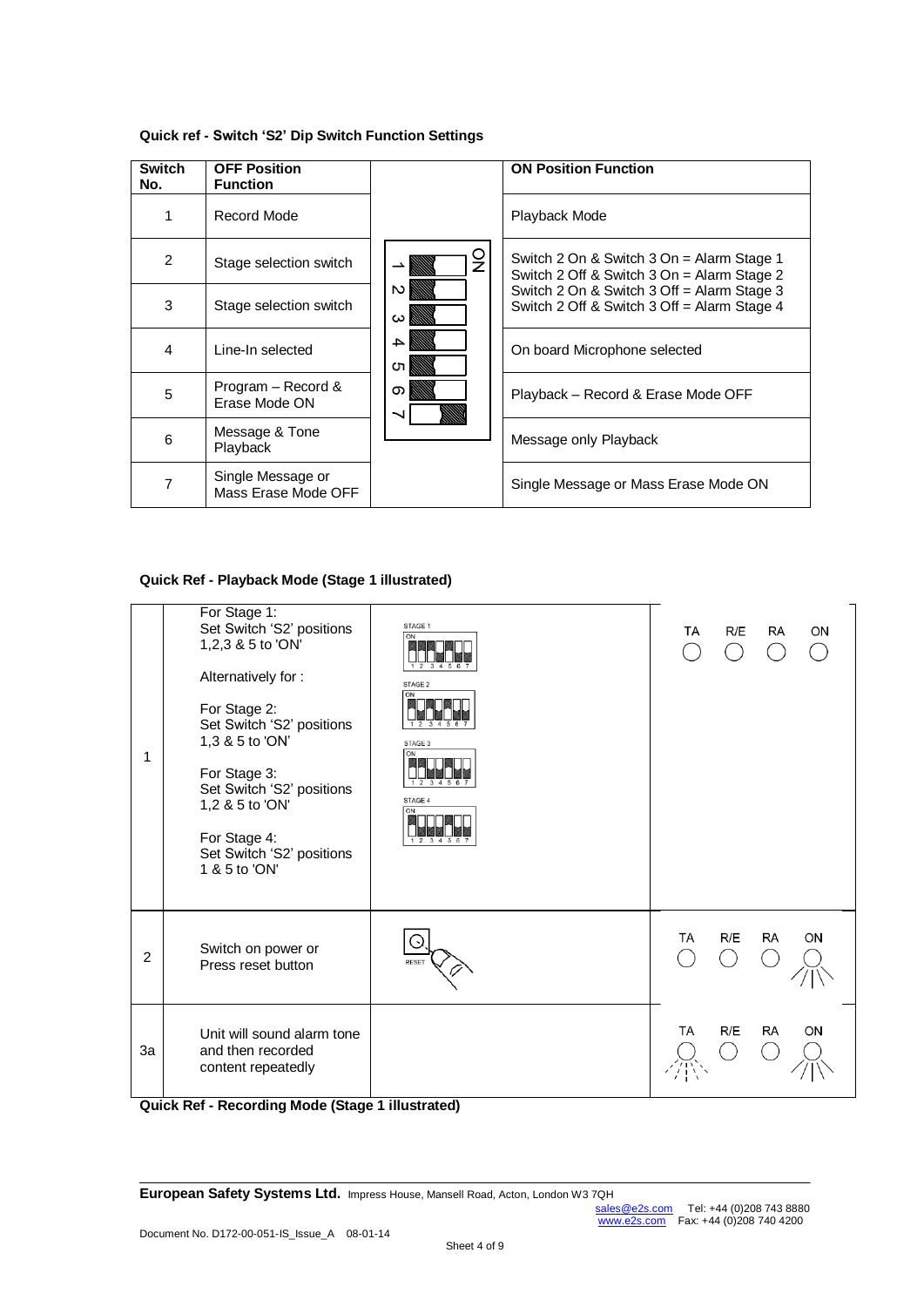|                | For Stage 1:<br>Set Switch 'S2' positions<br>2,3 & 4 to 'ON'<br>Alternatively for:                                                                                                 | STAGE 1 | R/E<br>TA<br>ON<br>RA        |
|----------------|------------------------------------------------------------------------------------------------------------------------------------------------------------------------------------|---------|------------------------------|
|                | For Stage 2:<br>Set Switch 'S2' positions 3<br>& 4 to 'ON'                                                                                                                         | STAGE 2 |                              |
| 1              | For Stage 3:<br>Set Switch 'S2' positions 2<br>& 4 to 'ON'                                                                                                                         | STAGE 3 |                              |
|                | For Stage 4:<br>Set Switch 'S2' position 4 to<br>'ON'                                                                                                                              | STAGE 4 |                              |
|                | To record from Line-in<br>instead of the on board<br>microphone follow above<br>step 1 but set Switch 'S2'<br>position 4 to OFF                                                    |         |                              |
| $\overline{c}$ | Switch on power or<br>Press reset button                                                                                                                                           |         | R/E<br>TA<br>RA<br>ON        |
| 3a             | Press action button:<br>Start recording                                                                                                                                            |         | <b>RA</b><br>R/E<br>ON<br>TA |
|                | Speak into microphone or<br>plug line-in.                                                                                                                                          |         | TA<br>R/E<br>RA<br>ΟN        |
|                | It is suggested that a 5cm<br>gap is maintained to the<br>microphone.                                                                                                              |         |                              |
| 3b             | The peak detector L.E.D<br>should flash regularly to<br>maintain a good recording<br>level.<br>However, if it stays on for<br>most of the time, the<br>recording may be distorted. |         | PEAK                         |
| 4              | Press action button:<br>Stop recording                                                                                                                                             |         | R/E<br>RA<br>ON<br>TA        |

**European Safety Systems Ltd.** Impress House, Mansell Road, Acton, London W3 7QH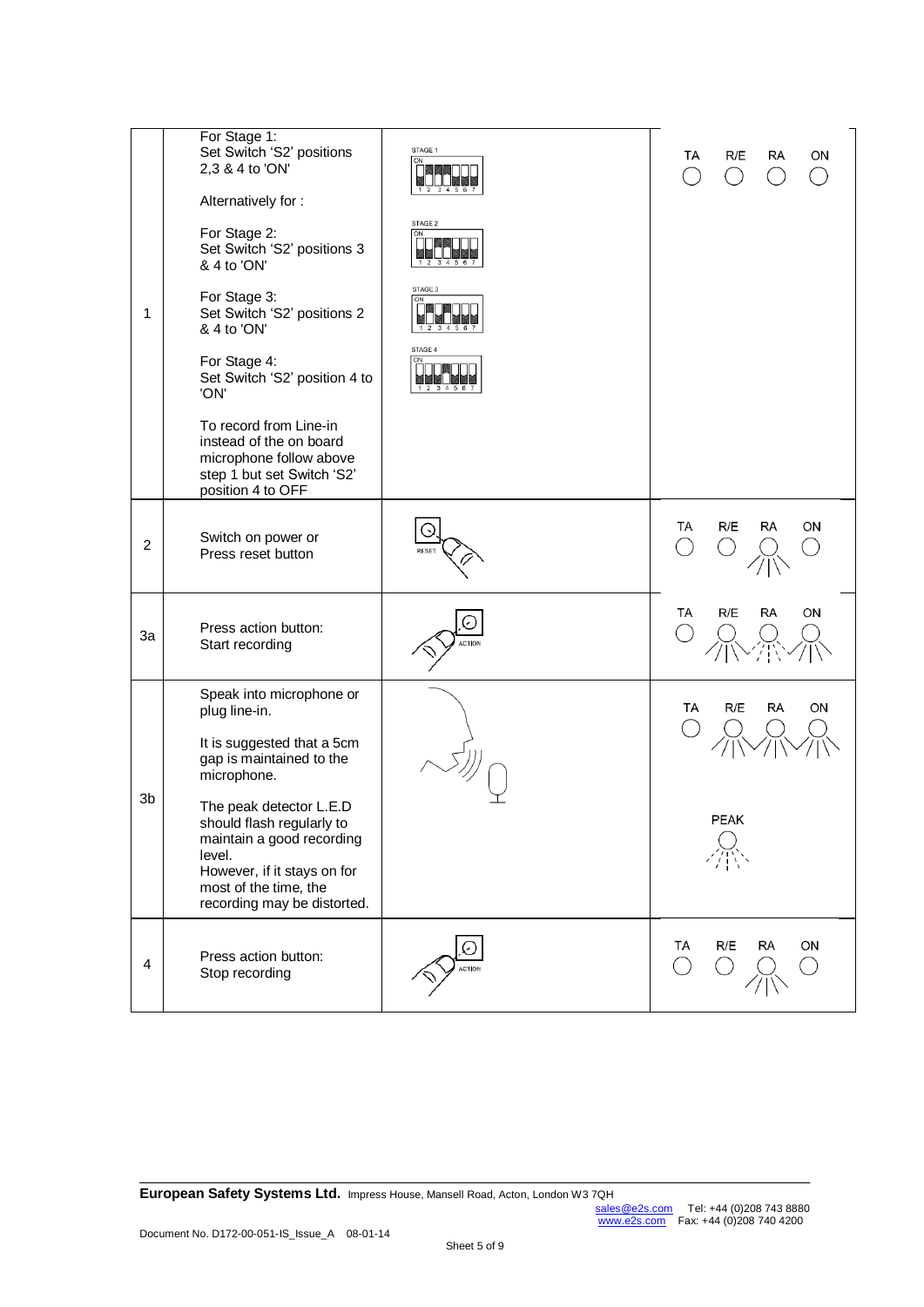**Quick Ref - Erase Single stage Mode (Stage 1 illustrated)**

| 1              | For Stage 1:<br>Set Switch 'S2' positions<br>2,3 & 7 to 'ON'<br>Alternatively for:<br>For Stage 2:<br>Set Switch 'S2' positions<br>3 & 7 to 'ON'<br>For Stage 3:<br>Set Switch 'S2' positions<br>2 & 7 to 'ON'<br>For Stage 4:<br>Set Switch 'S2' position 7<br>to 'ON' | STAGE 1<br>$\overline{ON}$<br>$\frac{2}{3}$ $\frac{3}{4}$ 5 6<br>STAGE 2<br>ON<br>123456<br>STAGE 3<br>ON<br>1 2 3 4 5 6<br>STAGE 4<br>ON<br>$1\;\;2\;\;3\;\;4\;\;5\;\;6$ | TA | R/E        | RA        | ON |
|----------------|-------------------------------------------------------------------------------------------------------------------------------------------------------------------------------------------------------------------------------------------------------------------------|---------------------------------------------------------------------------------------------------------------------------------------------------------------------------|----|------------|-----------|----|
| $\overline{2}$ | Switch on power or<br>Press reset button                                                                                                                                                                                                                                |                                                                                                                                                                           | TA | R/E        | <b>RA</b> | ON |
| 3a             | Press action button:<br>Erase will begin                                                                                                                                                                                                                                |                                                                                                                                                                           | TA | R/E<br>医旁腔 | <b>RA</b> | ON |
| 3 <sub>b</sub> | - - - - erase complete                                                                                                                                                                                                                                                  |                                                                                                                                                                           | TA | R/E        | <b>RA</b> | ON |

**European Safety Systems Ltd.** Impress House, Mansell Road, Acton, London W3 7QH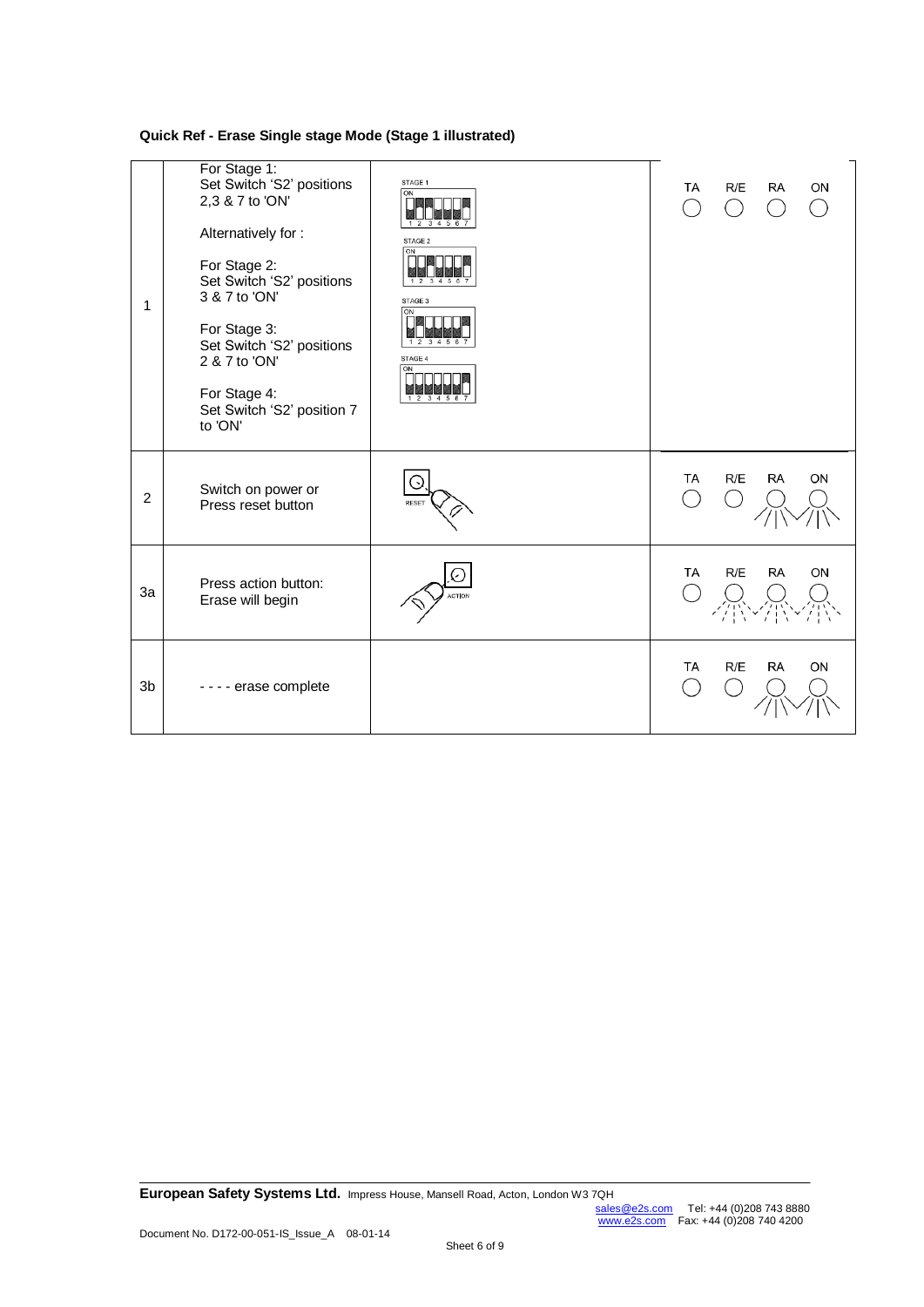**Quick Ref - Mass Erase Mode (Erases All Stages)**

| 1              | Set Switch 'S2' position<br>7 to 'ON'                                       | ON<br>$2\;\;3\;\;4\;\;5\;\;\overline{6}\;\;\overline{7}$<br>$\overline{1}$                                                                                   | <b>TA</b><br>R/E<br>ON<br>RA<br>$( \ )$<br>$\overline{\phantom{a}}$ |
|----------------|-----------------------------------------------------------------------------|--------------------------------------------------------------------------------------------------------------------------------------------------------------|---------------------------------------------------------------------|
| $\overline{2}$ | Set jumper J4<br>'ME' to ON position<br>(centre and right pin<br>connected) | $\overline{\circ}$<br><b>SYNC</b><br>$\circ$<br>$\bigcirc$<br>$\circ$<br>$\circ$<br>S/M<br>$\circ$<br>$000$ ON<br>$\overline{\circ}$<br>ଚ<br>ME<br>$\circ$   |                                                                     |
| 3              | Switch on power or<br>Press reset button                                    |                                                                                                                                                              | R/E<br><b>RA</b><br><b>TA</b><br>ON                                 |
| 4a             | Press action button:<br>Erase will begin                                    |                                                                                                                                                              | R/E<br><b>RA</b><br><b>TA</b><br>ON                                 |
| 4 <sub>b</sub> | - - - - erase complete                                                      |                                                                                                                                                              | R/E<br><b>RA</b><br><b>TA</b><br>ON                                 |
| 5              | Reset Jumper J4<br>'ME' to OFF position                                     | $\circ$<br><b>SYNC</b><br>$\circ$<br>$\circ$<br><u> எ</u> ெ OFF<br>$\overline{O}$<br>S/M<br>$\circ$<br>O<br>$000$ ON<br><b>ME</b><br>$\circ$<br>O<br>$\circ$ |                                                                     |

**Quick Ref - Synchronising Two Sounders (All stages)**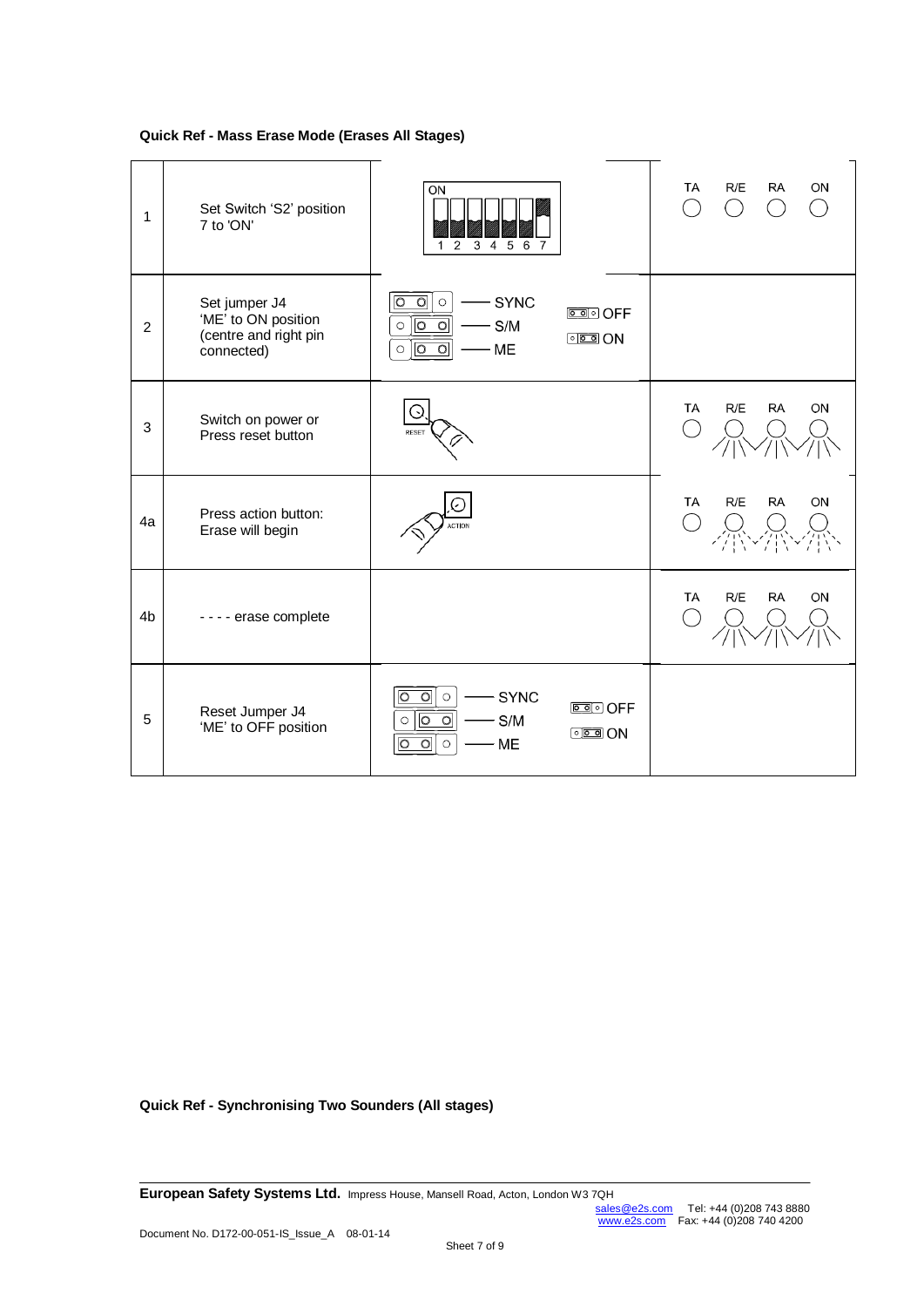| 1              | Connect Synch cable to<br>Master and Slave PCB                                                                                                     | 77111111<br><b>MASTER</b><br><b>UNIT</b>                                                                                                           | <b>BALLIS 1888</b><br><b>SLAVE</b><br><b>UNIT</b>                  |                                                                                          |
|----------------|----------------------------------------------------------------------------------------------------------------------------------------------------|----------------------------------------------------------------------------------------------------------------------------------------------------|--------------------------------------------------------------------|------------------------------------------------------------------------------------------|
|                | Set 1 off Units as Master<br>and 1 off Unit as Slave<br>Set jumper J6 to Sync on<br>Set jumper J5 S/M on<br>Master unit to master<br>position (on) | $\circ$<br>$\circ$<br><b>SYNC</b><br>$\bigcirc$<br>$\circ$<br>$\circ$<br>S/M<br>$\bigcirc$<br>ଚ<br>$\overline{\circ}$<br>ME<br>$\circ$             | $000$ ON                                                           | R/E<br>ТA<br>RA<br>ΟN<br>$\overline{\phantom{a}}$                                        |
| $\overline{2}$ | Set jumper J5 S/M on<br>Slave unit to slave<br>position (off)<br>Position of S2 switch<br>does not affect synch<br>operation.                      | $\overline{\circ}$<br>$\circ$<br><b>SYNC</b><br>$\bigcirc$<br>S/M<br>$\circ$<br>$\bigcirc$<br>$\circ$<br>ᅙ<br>$\overline{\circ}$<br>ME<br>$\circ$  | $\circ$ on                                                         |                                                                                          |
|                | Switch on power onto the<br>Master unit first                                                                                                      |                                                                                                                                                    | Master Unit                                                        | R/E<br><b>RA</b><br><b>TA</b><br>ON                                                      |
| 3              | Then switch power onto<br>the Slave unit                                                                                                           |                                                                                                                                                    | Slave Unit                                                         | R/E<br><b>RA</b><br>ON<br>TA                                                             |
| 4a             | Press action button on the<br>Master Unit:<br>Synchronisation will begin                                                                           |                                                                                                                                                    | Master Unit<br>Slave Unit                                          | R/E<br><b>RA</b><br>ON<br>TA<br>R/E<br><b>RA</b><br>TA<br>ON<br>$\overline{\phantom{a}}$ |
|                |                                                                                                                                                    |                                                                                                                                                    |                                                                    | R/E<br><b>RA</b><br>TA<br>ON                                                             |
| 4 <sub>b</sub> | - - - - Synchronisation<br>complete                                                                                                                |                                                                                                                                                    | Master Unit                                                        | Ô)<br>$\mathcal{L}$                                                                      |
|                | Switch off Power to units                                                                                                                          |                                                                                                                                                    | Slave Unit                                                         | R/E<br>TA<br>ON<br>RA<br>$\bigcap$<br>$( \ )$<br>$($ )                                   |
| 5              | Reset on both units<br>jumper J6 to Sync off<br>Set jumper J5 S/M on<br>both units to Master<br>position (on)                                      | $\circ$<br>$\overline{\circ}$<br><b>SYNC</b><br>$\circlearrowright$<br>$\overline{\circ}$<br>$\circ$<br>S/M<br>ME<br>$\circ$<br>$\circ$<br>$\circ$ | <b>DO</b> O OFF<br>$\circ$ $\circ$ $\circ$ $\circ$ $\circ$ $\circ$ |                                                                                          |

**European Safety Systems Ltd.** Impress House, Mansell Road, Acton, London W3 7QH